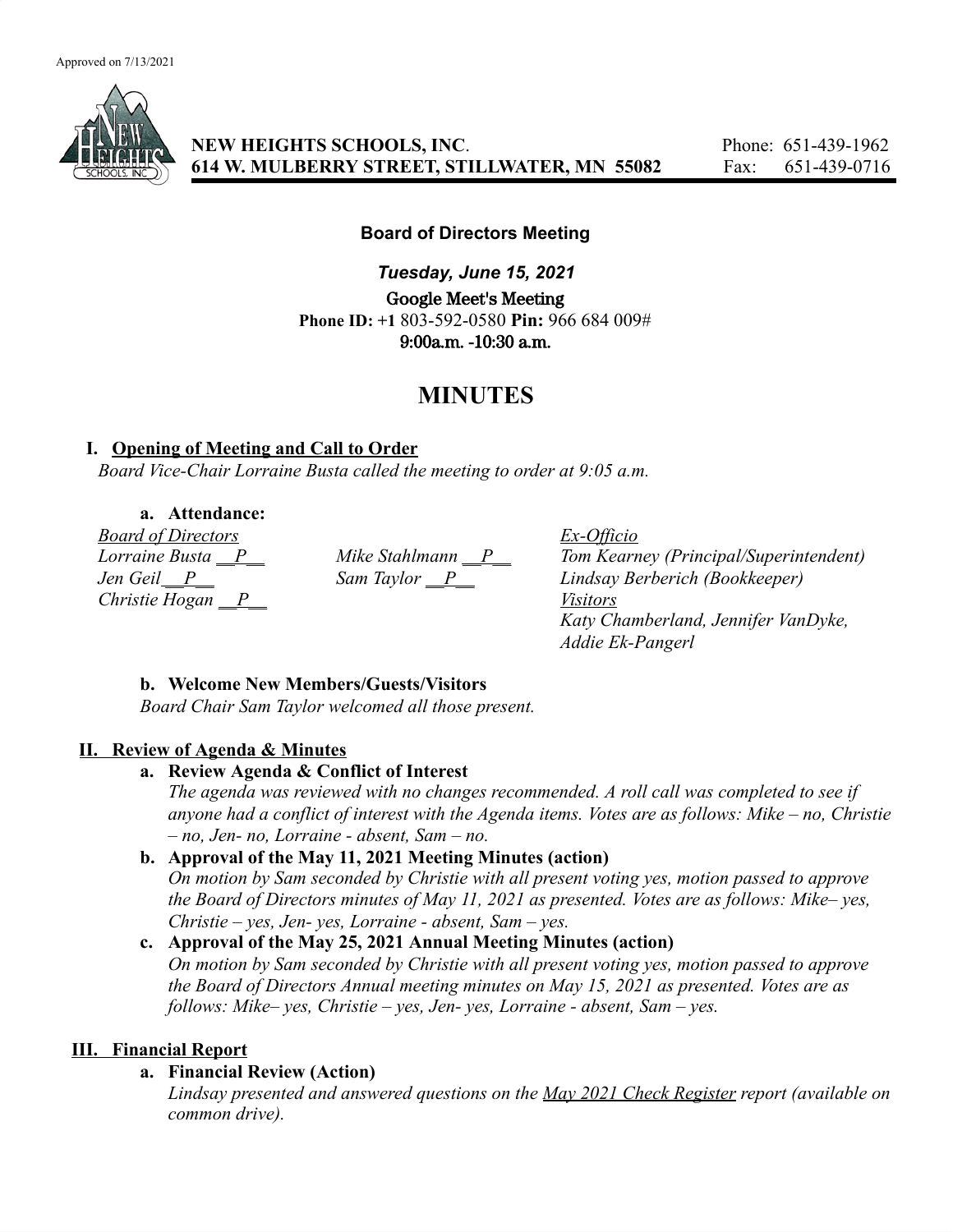*On motion by Sam seconded by Jen with all present voting yes, motion passed to approve the Check Register as presented. Votes are as follows: Mike – yes, Christie – yes, Jen- yes, Lorraine - absent, Sam – yes.*

## **b. FY21-22 Budget (Action)**

- *● Tom and Lindsay presented a Budget with a 116 ADM.*
- *● Budget includes the addition of a Special Education Teacher (3 total)*
- *● Budget includes an additional teacher to secondary staff.*
- *● Budget includes a third elementary teacher which may change depending on enrollment. If elementary enrollment is down, we will not be able to financial support a third elementary teacher.*

*On motion by Sam seconded by Christie with all present voting yes, motion passed to approve the FY20-21 Revised Budget for 110 ADM as presented. Votes are as follows: Mike – yes, Christie – yes, Jen- yes, Lorraine - yes, Sam – yes.*

*On motion by Sam seconded by Jen with all present voting yes, motion passed to approve the FY21-22 Budget as presented. Votes are as follows: Mike – yes, Christie – yes, Jen- yes, Lorraine - yes, Sam – yes.*

#### **IV. Old Business**

#### **a. Board Goals for 2020-21**

- **i.** To appropriately increase the school's level of social media engagement for the purpose of increasing exposure of the school to gain enrollment and community support by June 2021. *Christie led a discussion on the progress of this goal, available on the Shared Drive. It looks like our numbers are growing. She would like to carry this goal over to next year. We did not meet this goal but she feels we really did a great job during Covid-19.*
- **ii.** Closely monitor and assess the schools progress towards meeting the authorizer contract goals and determine appropriate responses and corrective action.

*Sam led a discussion on the Authorizer goals available on the Shared Drive.*

**iii.** Develop an outline for Five-year strategic plan by December 31,2020 and finalize plan by May 31, 2021 with intent to implement in 2021-2022 school year.

*Sam led a discussion on this goal available on the Shared Drive.*

**iv.** Determine the viability of different models of pre-K programming for the school and select a plan by June 1, 2021.

*Sam led a discussion on this goal. He is not sure Head Start will be starting this school year.*

#### **b. Graduation Ceremony**

*Tom discussed the graduation ceremony changes due to the Covid-19 coronavirus pandemic. Sam felt this was a well-run ceremony. She felt it ran smoother than last year's first Google Meet ceremony. We are all hoping to have an in-person ceremony next year. Tom thanked Katie for all her help in making this ceremony so successful. Addie felt that having the students stay on-line simply to talk among themselves says a lot about how well they valued each other.*

#### **V. New Business**

#### **a. Officer Nominations**

*Sam led a discussion on assigning officers at the July meeting. Christie will get descriptions and have them available on the shared drive before our next meeting.*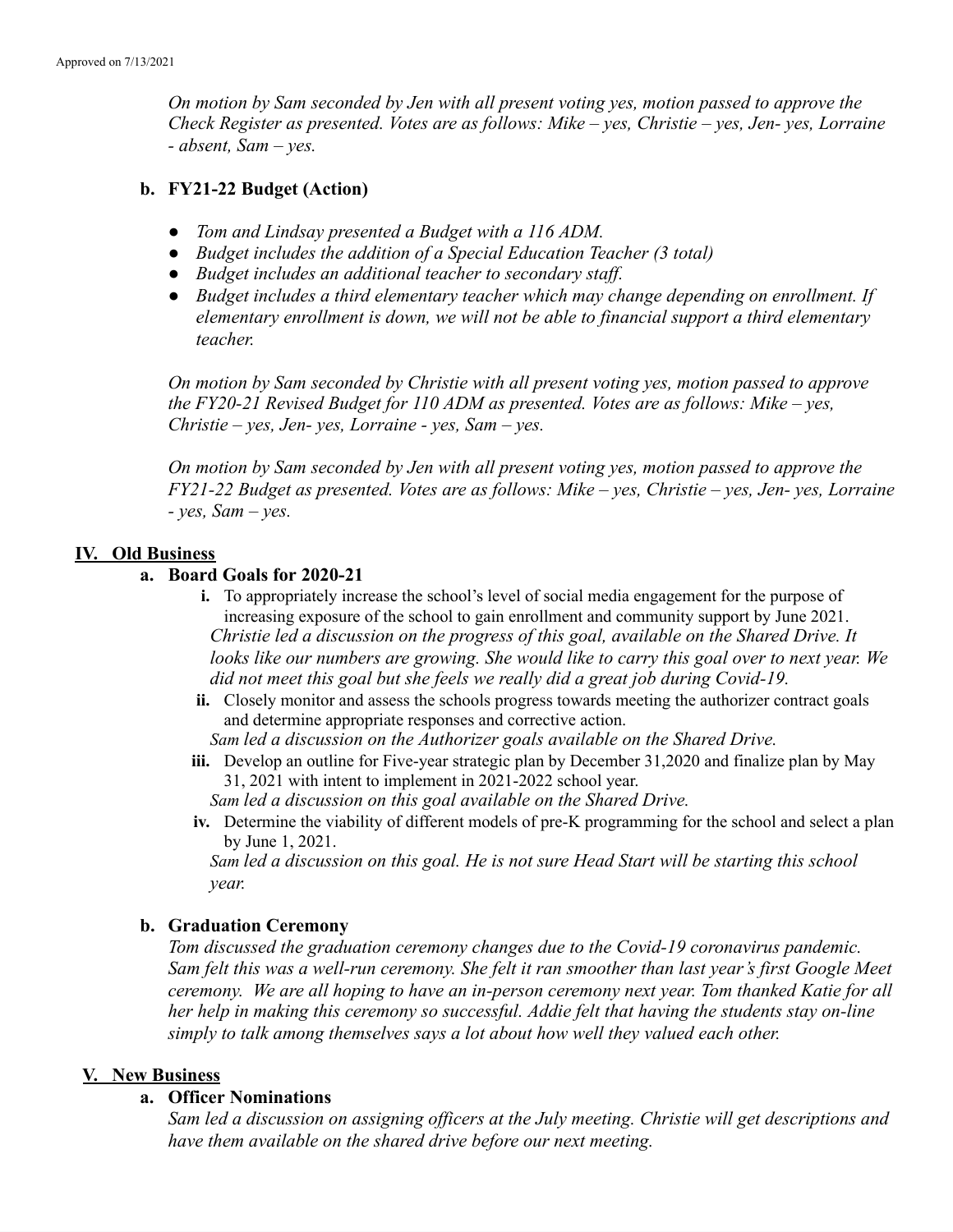#### **b. Q-Comp Annual Report (Ek-Pangerl)**

*Addie presented and answered questions on the Q-Comp Annual Report which is available on the Shared Drive. Tom felt there is room for improvement next year, in particular because we will be returning to in-person teaching as usual.*

*On motion by Sam seconded by Lorraine with all present voting yes, motion passed to approve the Q-Comp Annual Report as presented. Votes are as follows: Mike – yes, Christie – yes, Jenyes, Lorraine - yes, Sam – yes.*

#### **c. Testing Data Update (Christie)**

*Christie discussed this in the Goals above.*

#### **d.** *Staffing Updates*

*Tom discussed hiring a Special Ed Teacher. He offered and received an acceptance for the new position from Angie Bohnert.*

*On motion by Lorraine seconded by Christie with all present voting yes, motion passed to approve the hire of Angie Bohnert on the recommendation of our principal Tom Kearney. Votes are as follows: Mike – yes, Christie – yes, Jen- yes, Lorraine - yes, Sam – yes.*

*Tom discussed hiring an Art Teacher. He offered and received an acceptance for the new position from Joseph Dokken.*

*On motion by Sam seconded by Lorraine with all present voting yes, motion passed to approve the hire of Joseph Dokken on the recommendation of our principal Tom Kearney. Votes are as follows: Mike – yes, Christie – yes, Jen- yes, Lorraine - yes, Sam – yes.*

*Tom discussed hiring an Elementary Teacher. He met one candidate who would be a good match but is still looking. Tom is still interested in revising the one-year contract we are currently using.*

#### **VI. Policy Review** (action)

#### **a. Policy Revisions for Approval**

**i.** #505- Distribution of Non-school Sponsored Materials (Sam) *Sam led a discussion reviewing this document and recommended changes.*

*On motion by Sam seconded by Christie with all present voting yes, motion passed to adopt the Policy #505- Distribution of Non-school Sponsored Materials as presented. Votes are as follows: Mike – yes, Christie – yes, Jen- yes, Lorraine - yes, Sam – yes.*

**ii.** #721- Uniform Grant Guidance Policy Regarding Federal Revenue Sources (Jen/Christie) *Christie led a discussion reviewing this document and recommended changes.*

*On motion by Christie seconded by Jen with all present voting yes, motion passed to adopt the Policy #721- Uniform Grant Guidance Policy Regarding Federal Revenue Sources as presented. Votes are as follows: Mike – yes, Christie – yes, Jen- yes, Lorraine - yes, Sam – yes.*